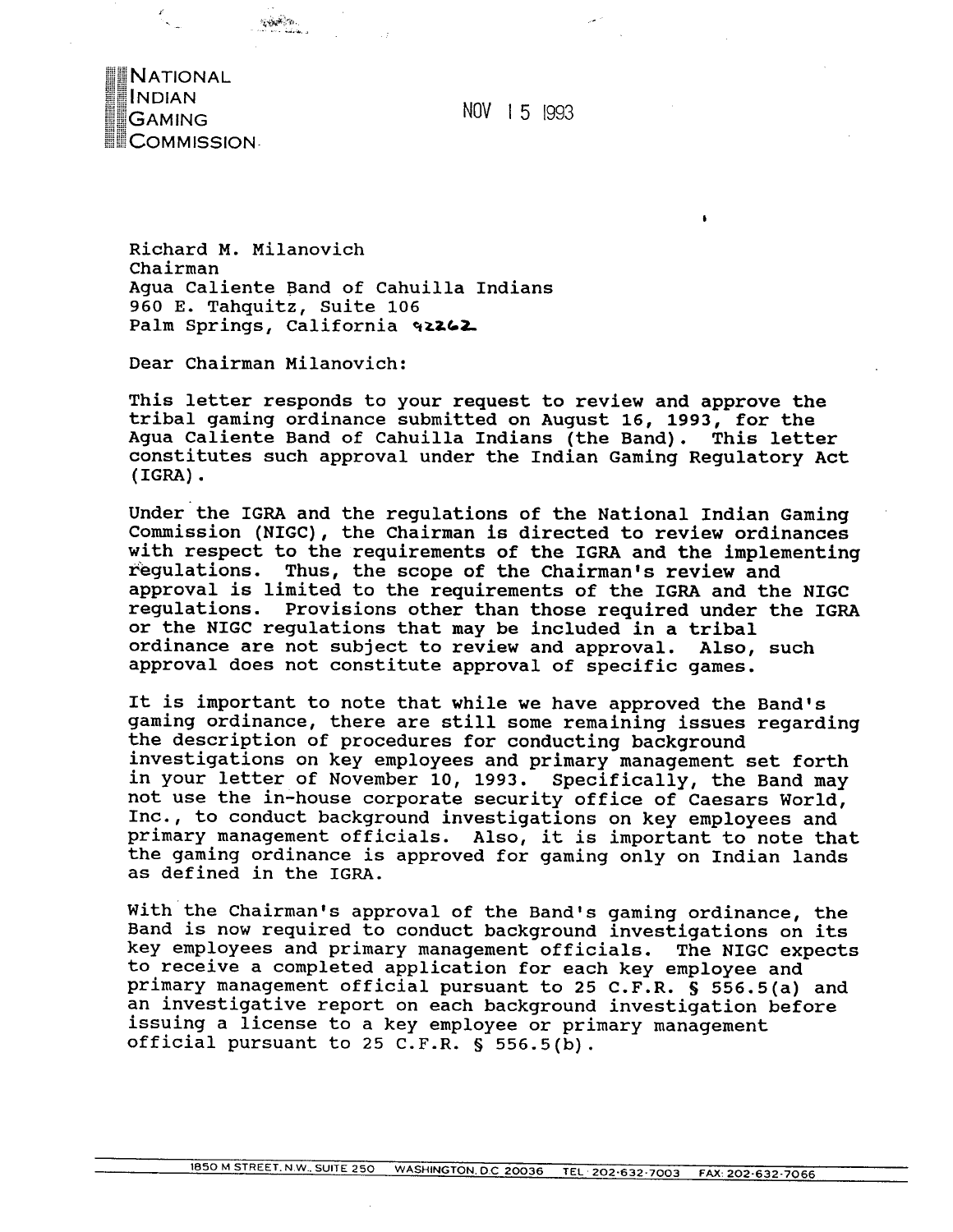**Thank you for submitting the ordinance of the Agua Caliente Band of Cahuilla Indians for review and approval. The NIGC staff and I look forward to working with you and the Band in implementing the IGRA.** 

**b** Aope Anthony<br>Chairman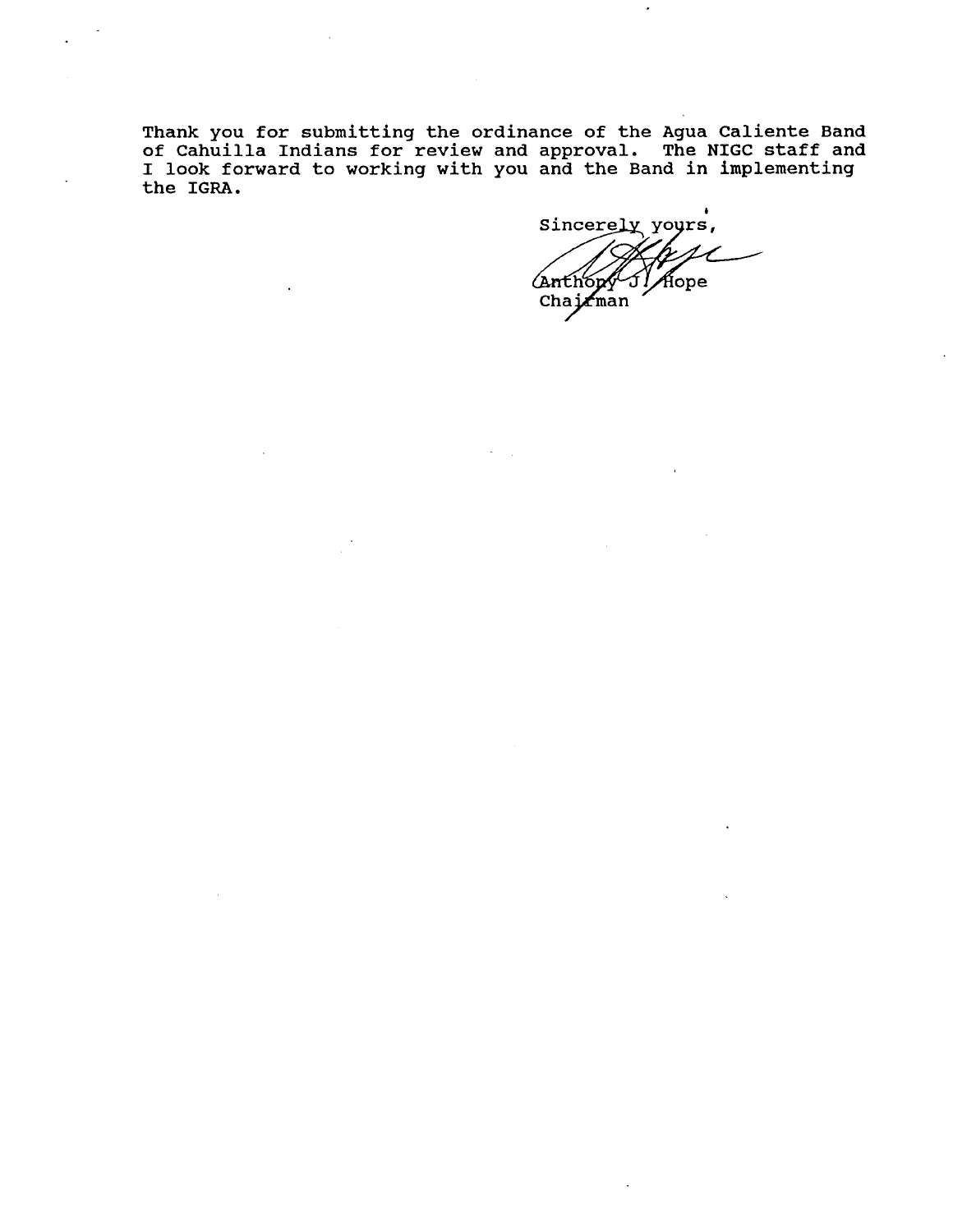



960 E. TAHQUITZ CANYON WAY · SUITE 106 · PALM SPRINGS. CA 92262 · (619) 325-5673 · FAX (619) 325-0593



 $\omega_{\rm c} = 0.1$ 

# **ORDINANCE NO. 15**

# **TRIBAL ORDINANCE CONCERNING GAMING**

### **I. INTRODUCTION** .

%

- **A. TITLE.** This Ordinance shall be titled and quoted as the "Gaming Ordinance."
- **8. PURPOSE.** The Tribal Council of the Agua Caliente Band of Cahuilla Indians (the "Tribe), empowered by sections a, b, f, and i of Article V of the Tribe's Constitution and By-Laws, as amended, to enact ordinances, hereby enacts this ordinance in order to set the terms for Class II and Class Ill gaming operations on the "lndian lands" of the Agua Caliente lndian Reservation, as defined in 25 U.S.C. Section 2703(4).

### **II. GAMING AUTHORIZED**

Class **II** and Class Ill gaming as defined in the lndian Gaming Regulatory Act, P.L. 100-477, 25 U.S.C. Section 2703(7)-(8) ("IGRA") and by the regulations promulgated by the National lndian Gaming Commission at 25 C.F.R. 502.3 (as published in the Federal Register at 57 FR 12392- 12393, April 9, 1992) is hereby authorized.

### **Ill. OWNERSHIP OF GAMING**

The Tribe shall have the sole propriety interest in and responsibility for the conduct of any gaming operation authorized by this Ordinance.

## **IV. USE OF GAMING REVENUE**

**A.** Net revenues from Class II and Class Ill gaming shall be used only for the following purposes: to fund tribal government operations and programs; provide for the general welfare of the Tribe and its members; promote tribal economic development; donate to charitable organizations; or help fund operations of local government agencies, all in such amounts and on such terms as the Tribal Council may determine.

930816-03001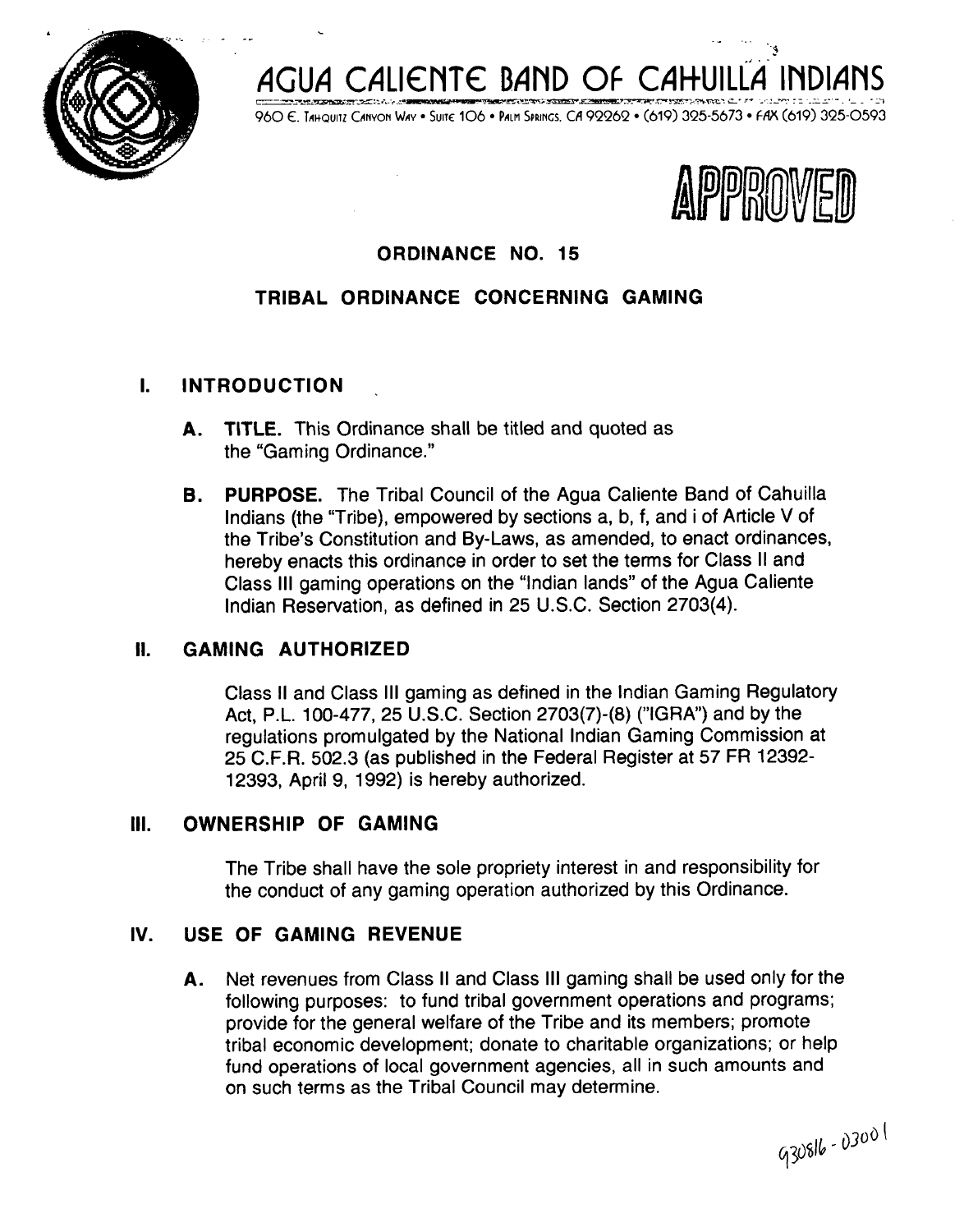

ORDINANCE NO. 15 Page Two

> **B.** If the Tribe elects to make per capita payments to tribal members, it shall authorize such payments only upon approval of a plan submitted to the Secretary of the Interior under 25 U.S.C. Section 2710(b)(3).

#### **V. AUDIT**

- **A.** The Tribe shall cause to be conducted annually an independent audit of gaming operations and shall submit the resulting audit reports to the National Indian Gaming Commission.
- B. All gaming related contracts that result in the purchase of supplies, services, or concessions in excess of \$25,000.00 annually, except contracts for professional legal and accounting services, shall be specifically included within the scope of the audit that is described in subsection A. above.

### **VI. PROTECTION OF THE ENVIRONMENT AND PUBLIC HEALTH AND SAFETY**

Class II and Class Ill gaming facilities shall be constructed, maintained and operated in a manner that adequately protects the environment and the public health and safety.

### **VII. LICENSES FOR KEY EMPLOYEES AND PRIMARY MANAGEMENT OFFICIALS**

The Tribe shall ensure that the policies and procedures set out in this section are implemented with respect to key employees and primary management officials employed at any Class II or Class Ill gaming enterprise operated on Indian lands as provided in this Ordinance.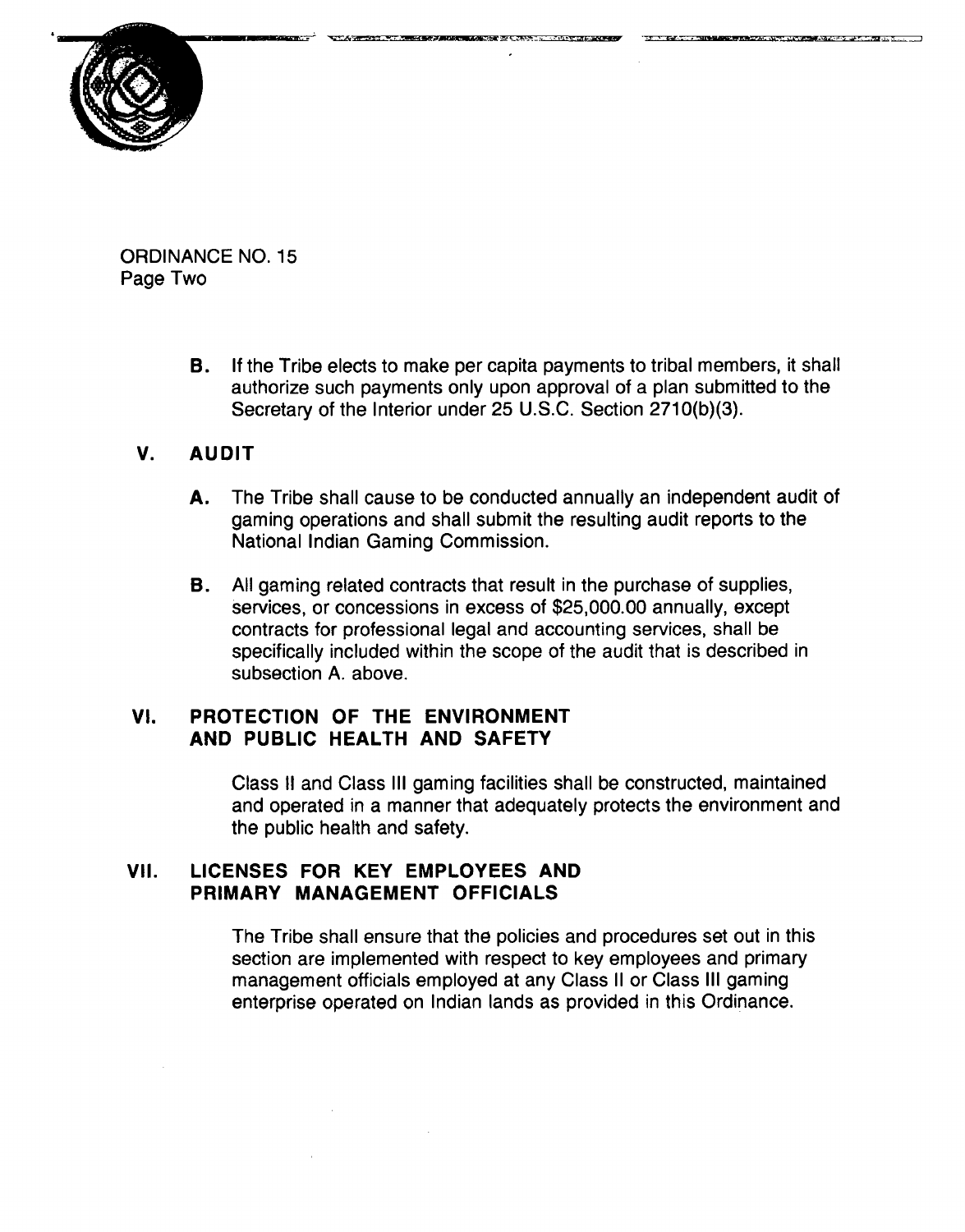

ORDINANCE NO. 15 Page Three

- **A. Definitions.** For the purposes of this section, the following definitions apply:
	- **<sup>1</sup>**. "Key employee" means a person who performs one or more of the following:

(1) Bingo caller; (2) Counting room supervisor; (3) Chief of security; (4) Custodian of gaming supplies or manager; (5) Floor manager; (6) Pit boss; (7) Dealer; (8) Croupier; (9) Approver of credit; (10) Custodian of gambling devices; including persons with access to cash and accounting records within such devices; If not otherwise included, any other person whose total cash compensation is in excess of \$50,000 per year; or If not otherwise included, the four most highly compensated persons in the gaming operation.

**2.** "Primary management official" means the person having management responsibility for a management contract; any person who has authority: (1) to hire and fire employees; or (2) to set up working policy for the gaming operation; or the Chief Financial Officer or other person who has financial management responsibility.

#### **B.** Application Forms.

**<sup>1</sup>**. The following notice shall be placed on the application form for a key employee or a primary management official before that form is filled out by an applicant: In compliance with the Privacy Act of 1974, the following information is provided:

"Solicitation of the information on this form is authorized by 25 U.S.C. Section 2701, **et** seq. The purpose of the requested information is to determine the eligibility of individuals to be employed in a gaming operation. The information will be used by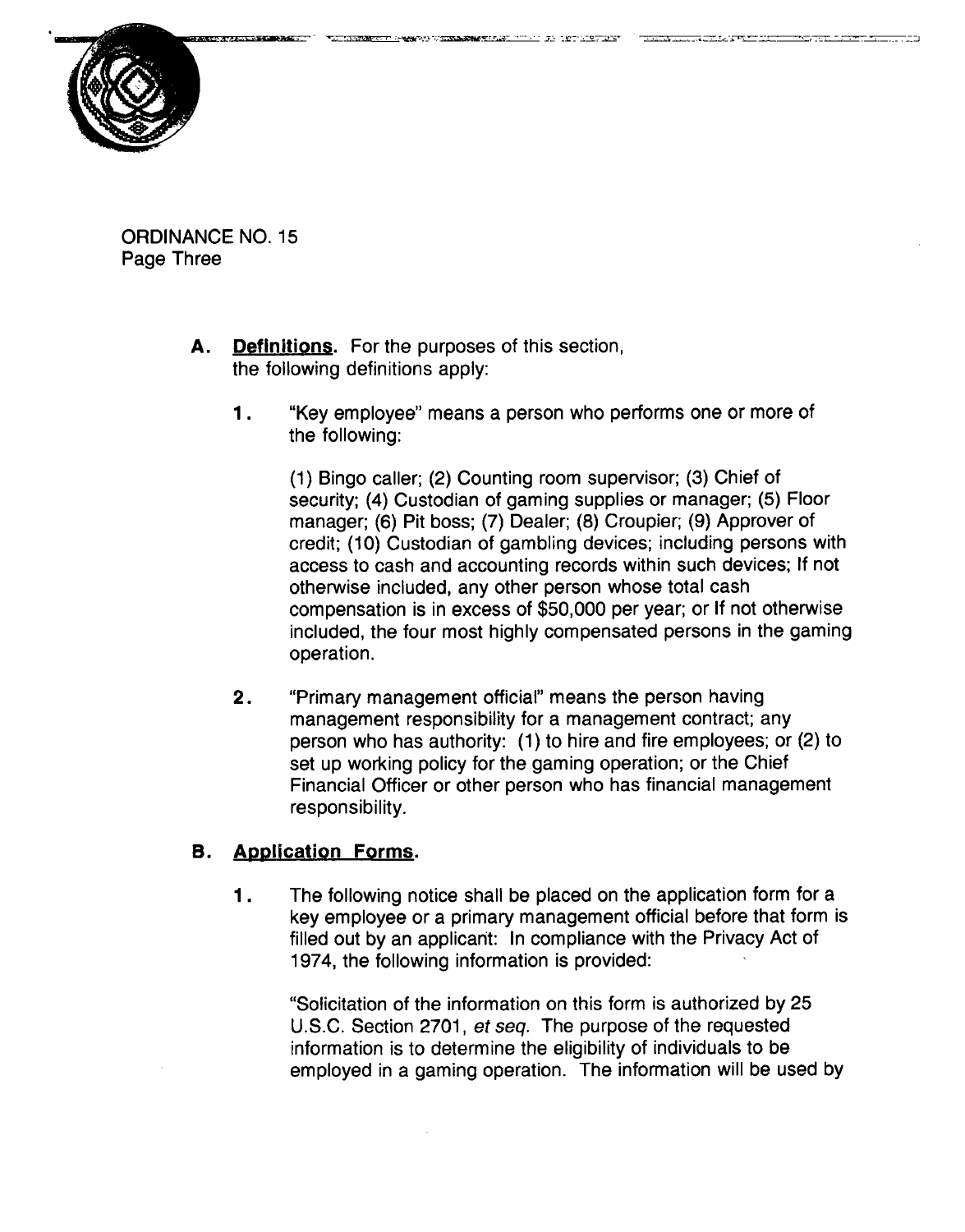

ORDINANCE NO. 15 Page Four

# **B.** Application Forms (continued).

National Indian Gaming Commission members and staff who have need for the information in the performance of their official duties. The information may be disclosed to appropriate Federal, Tribal, State, local, or foreign law enforcement and regulatory agencies when relevant to civil, criminal, or regulatory investigations or prosecutions or when pursuant to a requirement by a tribe or the National Indian Gaming Commission in connection with the hiring or firing of an employee, the issuance or revocation of a gaming license, or investigations of activities while associated with a tribe or a gaming operation. Failure to consent to the disclosures indicated in this notice will result in a tribe's being unable to hire you in a primary management official or key employee position. The disclosure of your Social Security Number (SSN) is voluntary. However, failure to supply a SSN may result in errors in processing your application."

- $2.$ Existing key employees and primary management officials, if any, shall be notified in writing that they shall either: (a.) Complete a new application form that contains a Privacy Act notice; or (b.) Sign a statement that contains the Privacy Act notice and consent to the routine uses described in that notice.
- 3. The following notice shall be placed on the application form for a key employee or a primary official before that form is filled out by an applicant: **"A** false statement on any part of your application may be grounds for not'hiring you, or for firing you after you begin work. also, you may be punished by fine or imprisonment (U.S. Code, title 18, section 1001)."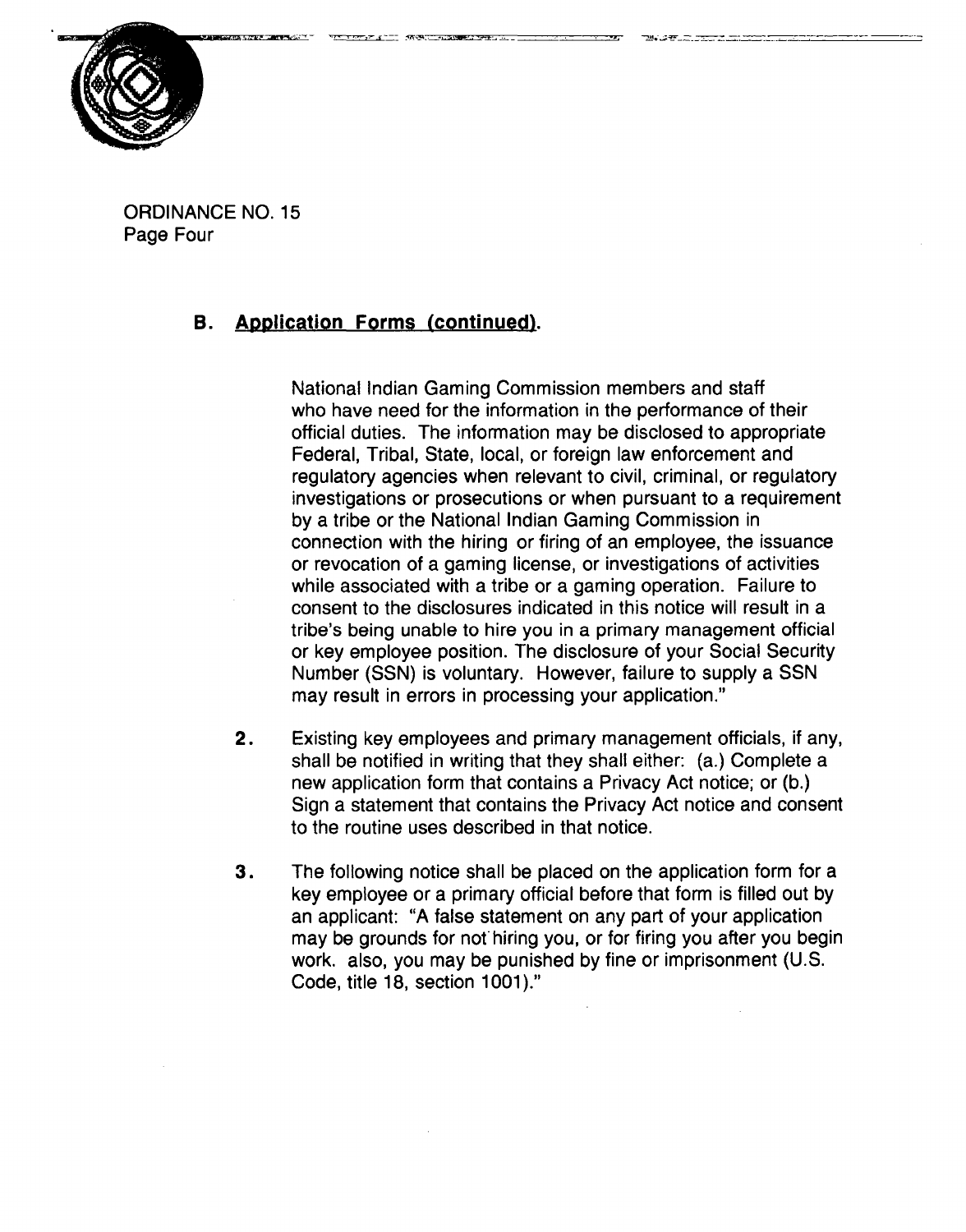

ORDINANCE NO. 15 Page Five

# **B.** Application Forms (continued).

**4.** The Tribe shall notify in writing existing key employees and primary management officials, if any, that they shall either: (a.) Complete a new application form that contains a notice regarding false statements; or (b.) Sign a statement that contains the notice regarding false statements.

# **C. Backaround Investiaationg.**

1. The Tribe shall request from each primary management official and from each key employee all of the following information: (a.) Full name, other names used (oral or written), social security number(s), birth date, place of birth, citizenship, gender, all languages (spoken or written); (b.) Currently and for **the** previous five (5) years: Business and employment positions held, ownership interests in those businesses, business and residence addresses, and drivers; license numbers; (c.) The names and current addresses of at least three personal references, including one personal reference who was acquainted with the applicant during each period of residence listed under paragraph (1)(b) of this section: (d.) Current business and residence telephone numbers; (e.) A description of any existing and previous business relationships with Indian tribes, including ownership interests in those businesses; (f.) A description of any existing and previous business relationships with the gaming industry generally, including ownership interests in those businesses; (g.) The name and address of any licensing or regulatory agency with which the person has filed an application for a license or permit related to gaming, whether or not such license or permit was granted; (h.) For each felony for which there is an ongoing prosecution or a conviction, the charge, the name and address of the court involved, and the date and disposition if any; (i.) For each misdemeanor conviction or ongoing misdemeanor prosecution (excluding minor traffic violations), within ten (10) years of the date of the application, the name and address of the court involved and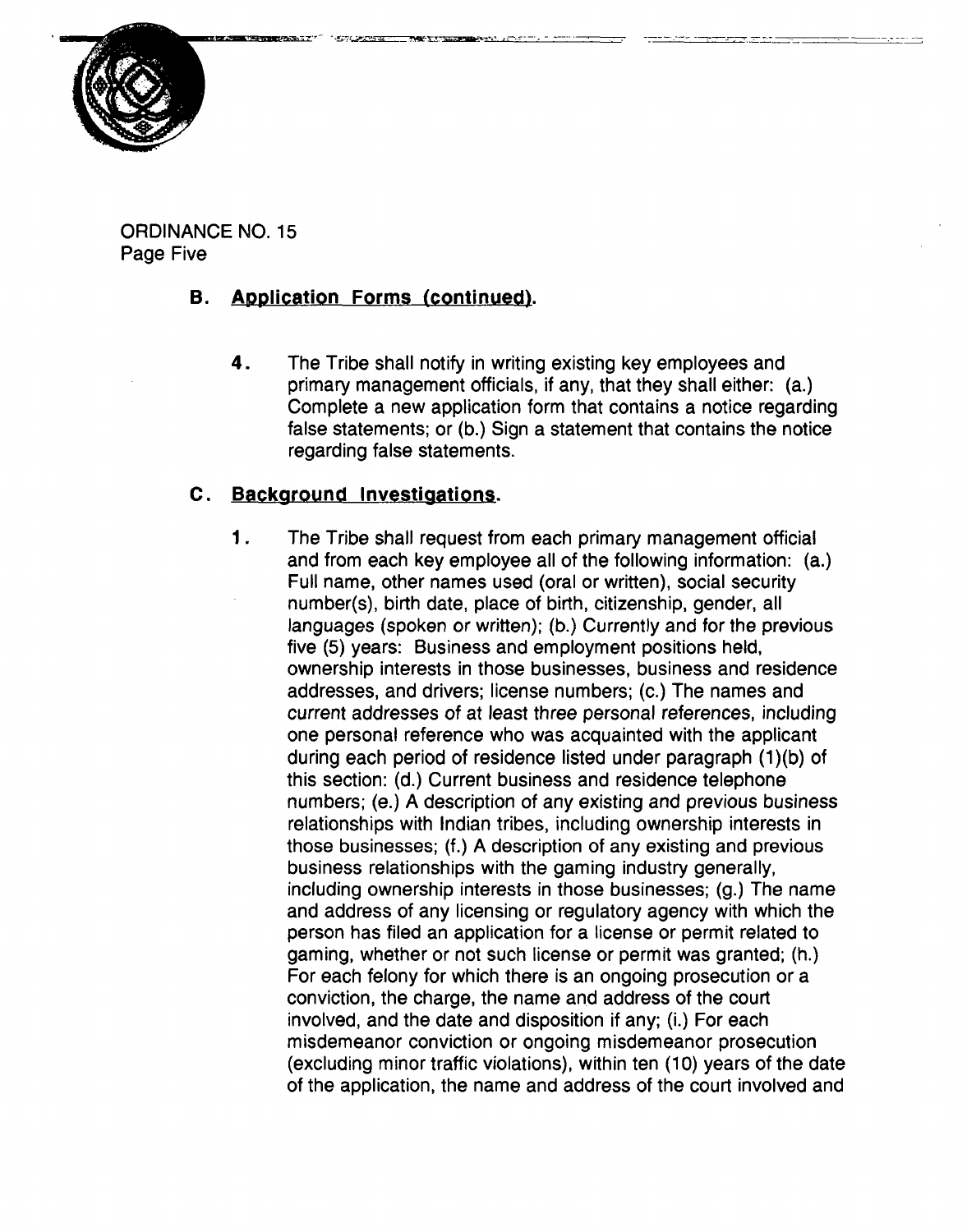

ORDINANCE NO. 15 Page Six

# **<sup>C</sup>**. **Backaround lnvestiaations (continued).**

the date and disposition; (j.) For each criminal charge (excluding minor traffic charges), whether or not there is a conviction, if such criminal charge is within ten (10) years of the date of the application and is not otherwise listed pursuant to paragraph  $(1)(h)$  or  $(1)(i)$  of this section, the criminal charge, the name and address of the court involved and the date and disposition; (k.) The name and address of any licensing or regulatory agency with which the person has filed an application for an occupational license or permit, whether or not such license or permit was granted; (I.) A current photograph; (m.) Any other information the Tribe deems relevant; and (n.) Fingerprints consistent with procedures adopted by the Tribe according to 25 C.F.R. Section 522.2(h).

- **2.** The Tribe shall conduct an investigation sufficient to make a determination under subsection D. below. In conducting a background investigation, the Tribe or its agent shall promise to keep confidential the identity of each person interviewed in the course of the investigation.
- **Eligibility Determination.** The Tribe shall review a person's prior D. activities, criminal record, if any, and reputation, habits and associations to make a finding concerning the eligibility of a key employee or primary management official for employment in a tribal gaming operation. If the Tribe determines that employment of the person poses a threat to the public interest or to the effective regulation of gaming, or creates or enhances dangers of unsuitable, unfair, or illegal practices and methods and activities in the conduct of gaming, the tribal gaming operation shall not employ that person in a key employee or primary management official position.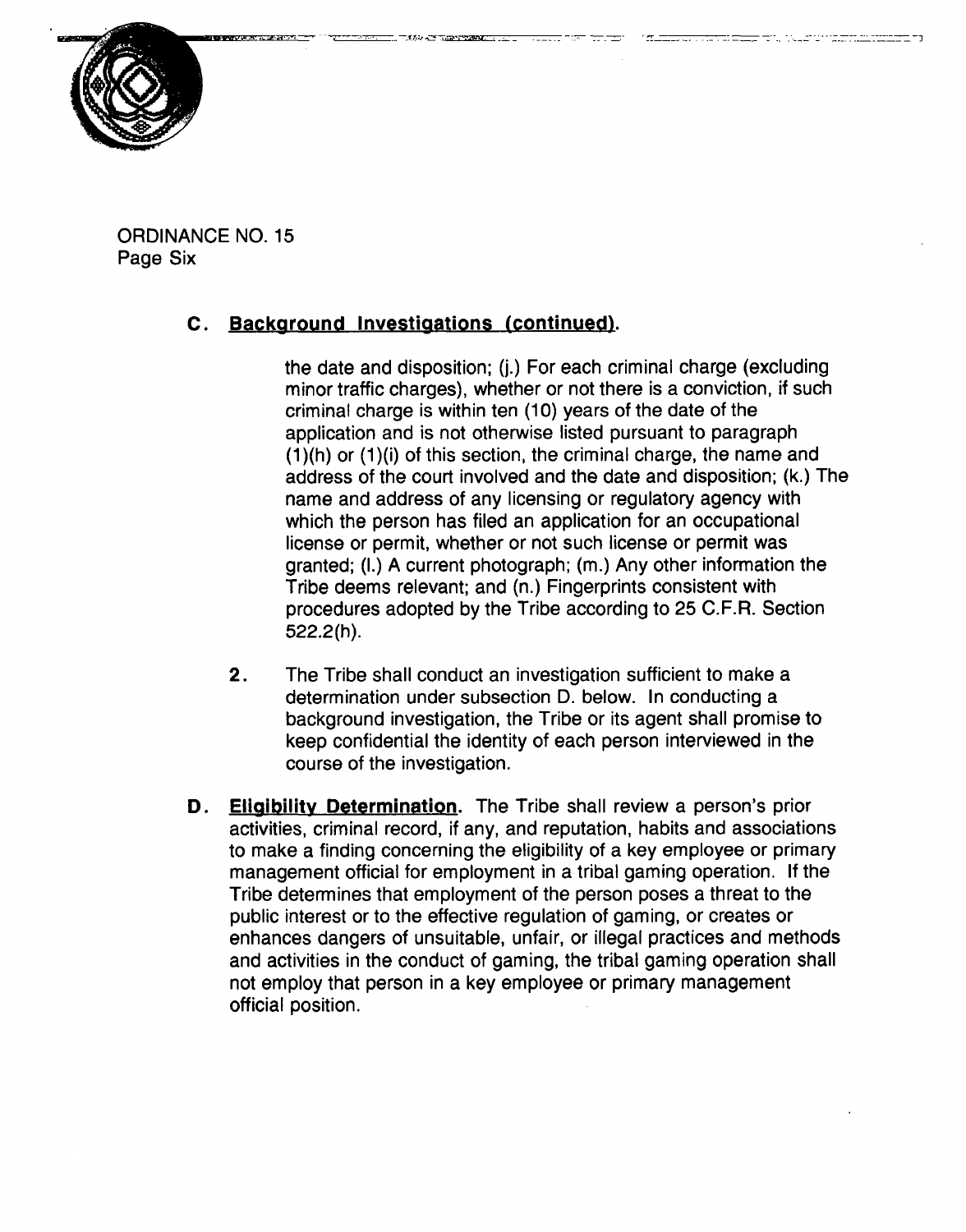

ORDINANCE NO. 15 Page Seven

## **E. Procedures for Forwardina Applications and Reports for Kev Employees and Primary Management Officials to the National lndian Gamina Commission.**

- **<sup>1</sup>**. When a key employee or primary management official begins work at a gaming operation authorized by this Ordinance, the Tribe shall forward to the National lndian Gaming Commission the applicant's completed application for employment and conduct the background investigation and make the determination referred to in subsection D of this section.
- **2.** The Tribe shall forward the report referred to in subsection F of this section to the National lndian Gaming Commission within sixty (60) days after an employee begins work or within sixty (60) days of the approval of this Ordinance by the Chairman of the National lndian Gaming Commission.
- **3.** The gaming operation shall not employ as a key employee or primary management official a person who does not have a license after ninety (90) days.

## **F.** Report to the National Indian Gaming Commission.

**<sup>1</sup>**. Pursuant to the procedures set out in subsection E of this section, the Tribe shall prepare and forward to the National lndian Gaming Commission an investigative report on each background investigation. An investigative report shall include all of the following:

(a.) Steps taken in conducting a background investigation; (b.) Results obtained; (c.) Conclusions reached; and (d.) The bases for those conclusions.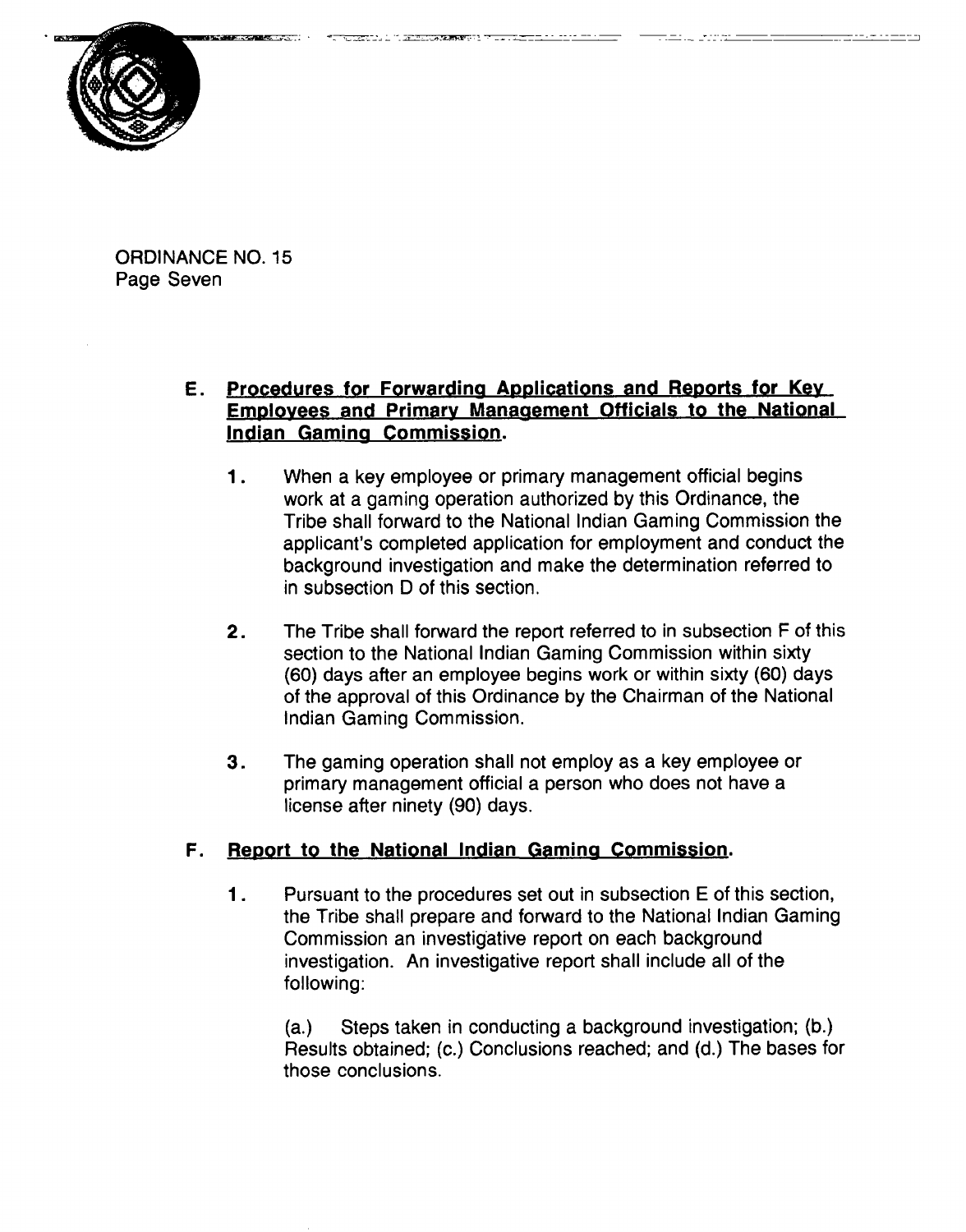ORDINANCE NO. 15 Page Eight

# **F.** Report to the National Indian Gaming Commission (continued).

**2.** The Tribe shall submit, with the report, a copy of the eligibility determination made under subsection D of this section.

הקרי, מייד, ואיקרקיית ב<del>ונד קו</del>פי

**3.** If a license is not issued to an applicant, the Tribe:

(a.) Shall notify the National lndian Gaming Commission; and (b.) May forward copies of its eligibility determination and investigative report (if any) to the National lndian Gaming Commission for inclusion in the lndian Gaming Individuals Records System.

**4.** With respect to key employees and primary management officials, the Tribe shall retain applications for employment and reports (if any) of background investigations for inspection by the Chairman of the National lndian Gaming Commission or his or her designee for no less than three (3) years from the date of termination of employment.

# **G. Grantina a Gamina License.**

 $1.$ If, within a thirty (30) day period after the National lndian Gaming Commission receives a report, the national lndian Gaming Commission notifies the Tribe that it has no objection to the issuance of a license pursuant to a license application filed by a key employee or a primary management official for whom the Tribe has provided an application and investigative report to the National lndian Gaming Commission, the Tribe may issue a license to such applicant.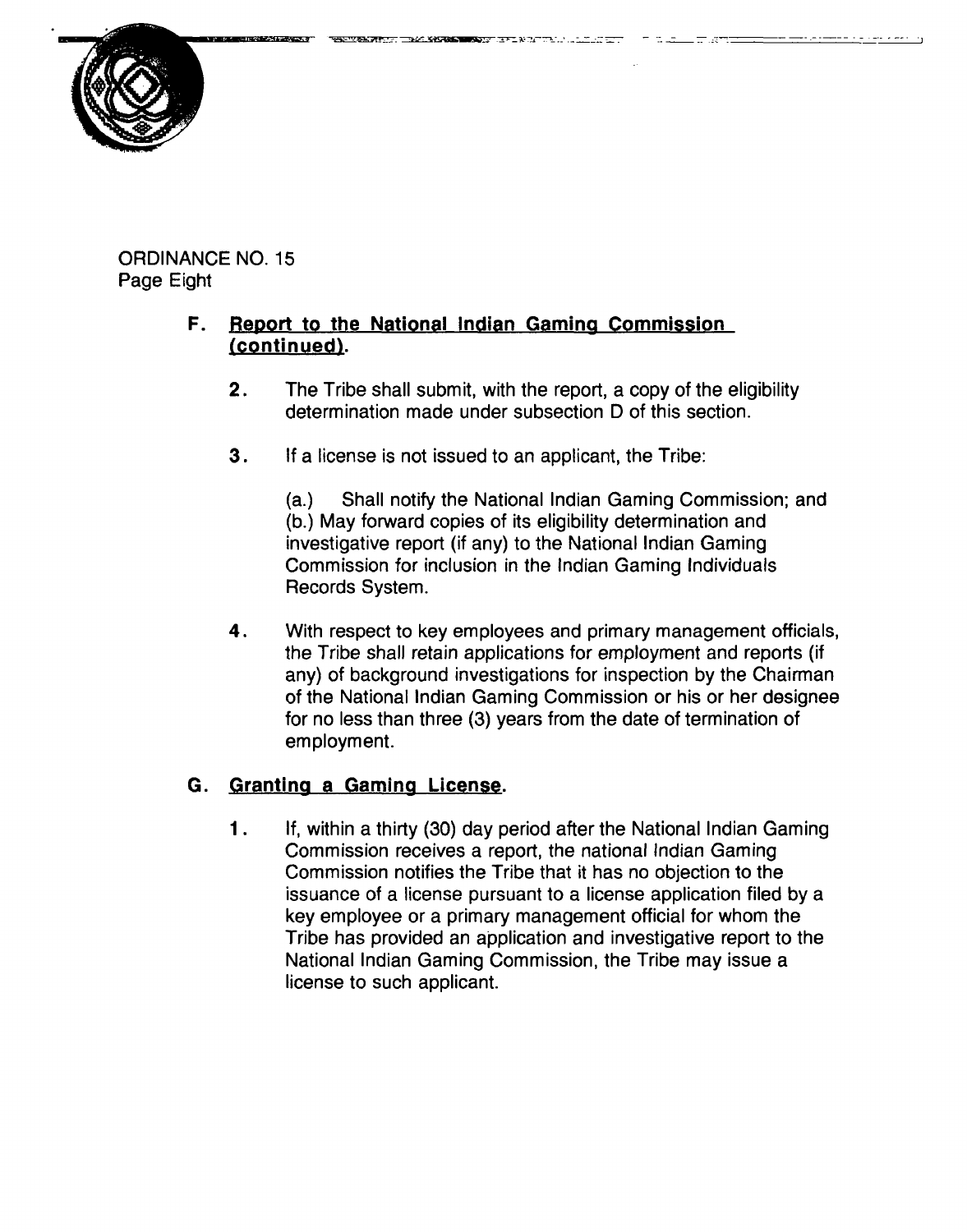

ORDINANCE NO. 15 Page Nine

### **G. Grantina a Gamina License (continued).**

- **2.** The Tribe shall respond to a request for additional information from the Chairman of the national lndian Gaming Commission concerning a key employee or a primary management official who is the subject of a report. Such a request shall suspend the thirty (30) day period under paragraph G.1. of this section until the Chairman of the National lndian Gaming Commission receives the additional information.
- **3.** If, within the thirty (30) day period described above, the National lndian Gaming Commission provides the Tribe with a statement itemizing objections to the issuance of a license to a key employee or to a primary management official for whom the Tribe has provided an application and investigative report to the National lndian Gaming Commission, the Tribe shall reconsider the application, taking into account the objections itemized by the National lndian Gaming Commission. The Tribe shall make the final decision whether to issue a license to such applicant.

### **H.** License Suspension.

- **<sup>1</sup>**. If, after the issuance of a gaming license, the Tribe receives from the national lndian Gaming Commission reliable information indicating that a key employee or a primary management official is not eligible for employment under subsection D. above, the Tribe shall suspend such license and shall notify in writing the licensee of the suspension and the proposed revocation.
- **2.** The Tribe shall notify the licensee of a time and a place for a hearing on the proposed revocation.of a license.
- **3.** After a revocation hearing, the Tribe shall decide to revoke or to reinstate a gaming license. The Tribe shall notify the National lndian Gaming Commission of its decision.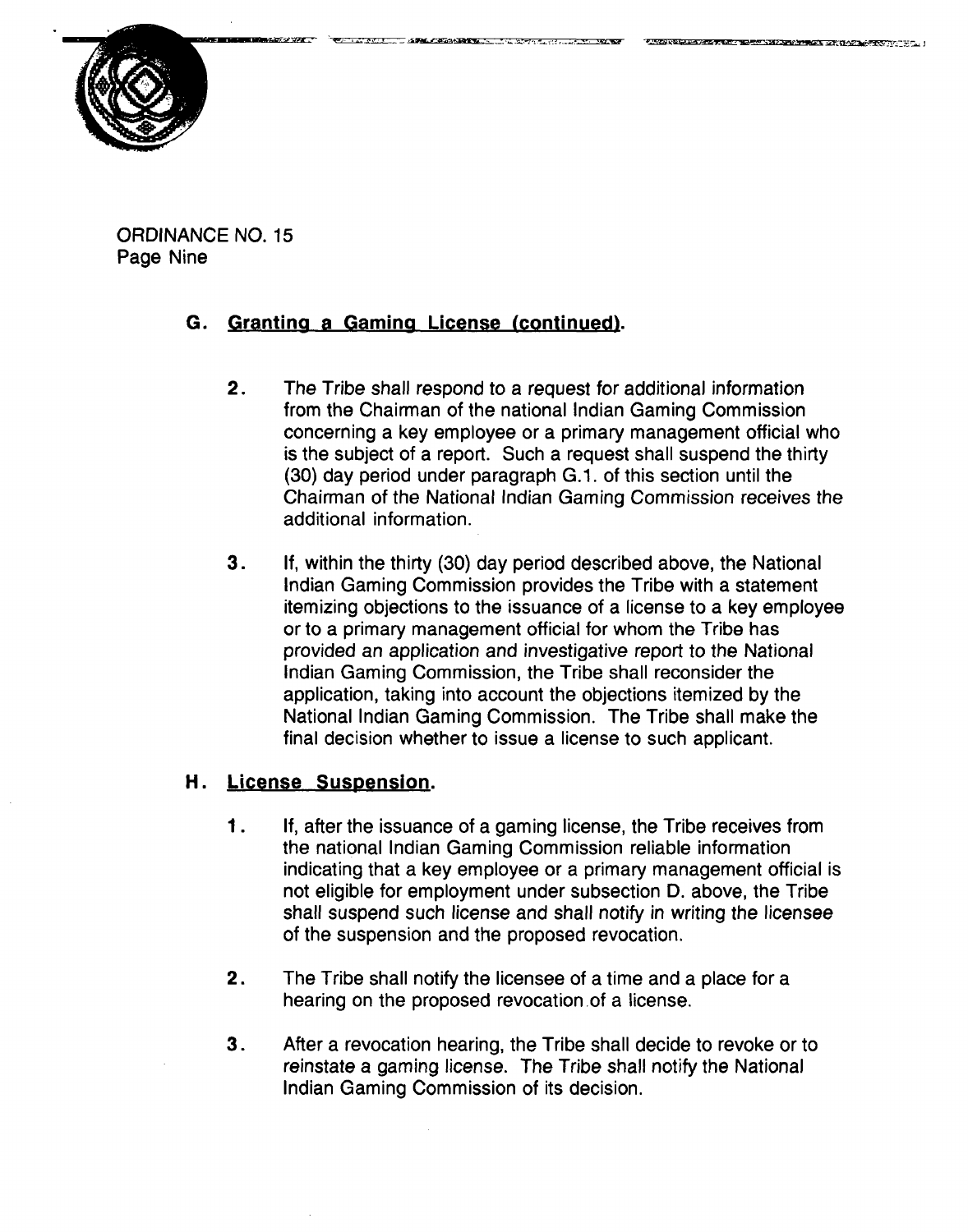

ORDINANCE NO. 15 Page Ten

# **VIII. LICENSE LOCATIONS**

The Tribe shall issue a separate license to each place, facility, or location on Indian lands where Class II or Class Ill gaming is conducted under this Ordinance.

## **IX. REPEAL**

To the extent that they are inconsistent with this Ordinance, all prior gaming ordinance are hereby repealed, including that enacted on May 24, 1983.

## **X. FURTHER ENACTMENTS**

This Ordinance is intended to meet the requirements for its approval by the Chairman of the National lndian Gaming Commission. However, the Tribe reserves the right and intends to establish a Tribal Gaming Commission and to take further regulatory stature, or otherwise outside the scope of this Ordinance but consistent with this Ordinance.

Dated: **August** 3, 1993

Richard M. Milanovich, Chairman, Tribal Council